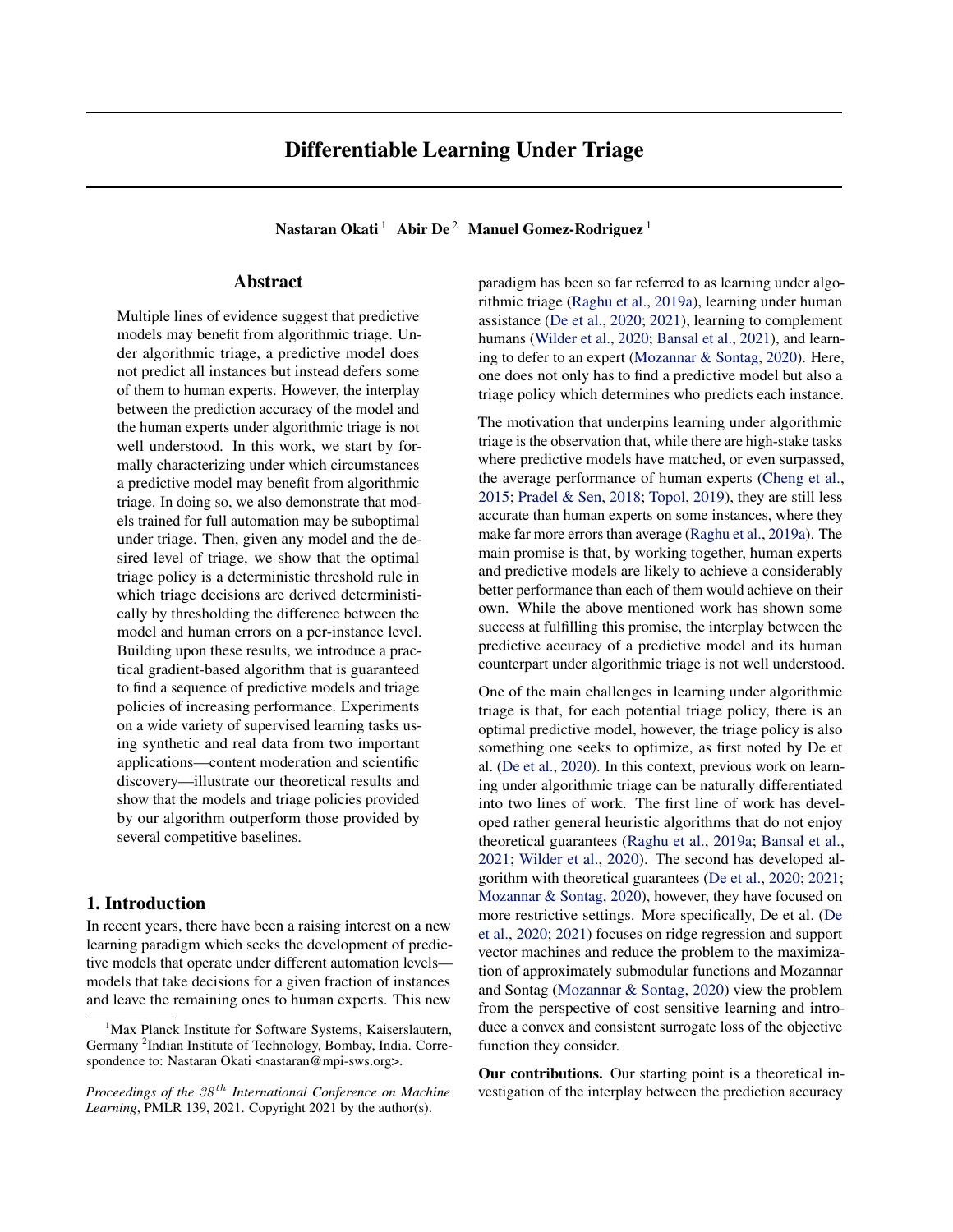<span id="page-1-0"></span>of supervised learning models and human experts under algorithmic triage. By doing so, we hope to better inform the design of general purpose techniques for training differentiable models under algorithmic triage. Our investigation yields the following insights:

- I. To find the optimal triage policy and predictive model, we need to take into account the amount of human expert disagreement, or expert uncertainty, on a perinstance level.
- II. We identify under which circumstances a predictive model that is optimal under full automation may be suboptimal under a desired level of triage.
- III. Given any predictive model and desired level of triage, the optimal triage policy is a deterministic threshold rule in which triage decisions are derived deterministically by thresholding the difference between the model and human errors on a per-instance level.

Building on the above insights, we introduce a practical gradient-based algorithm that finds a sequence of predictive models and triage policies of increasing performance subject to a constraint on the maximum level of triage. We apply our gradient-based algorithm in a wide variety of supervised learning tasks using both synthetic and real-world data from two important applications—content moderation and scientific discovery. Our experiments illustrate our theoretical results and show that the models and triage policies provided by our algorithm outperform those provided by several competitive baselines<sup>1</sup>

Further related work. Our work is also related to the areas of learning to defer and active learning. In learning to defer, the goal is to design machine learning models that are able to defer predictions [\(Bartlett & Wegkamp,](#page-8-0) [2008;](#page-8-0) [Cortes](#page-8-0) [et al.,](#page-8-0) [2016;](#page-8-0) [Geifman et al.,](#page-8-0) [2019;](#page-8-0) [Ramaswamy et al.,](#page-8-0) [2018;](#page-8-0) [Geifman & El-Yaniv,](#page-8-0) [2019;](#page-8-0) [Liu et al.,](#page-8-0) [2019;](#page-8-0) [Thulasidasan](#page-9-0) [et al.,](#page-9-0) [2019;](#page-9-0) [Ziyin et al.,](#page-9-0) [2020\)](#page-9-0). Most previous work focuses on supervised learning and design classifiers that learn to defer either by considering the defer action as an additional label value or by training an independent classifier to decide about deferred decisions. However, in this line of work, there are no human experts who make predictions whenever the classifiers defer them, in contrast with the literature on learning under algorithmic triage [\(Raghu et al.,](#page-8-0) [2019a;](#page-8-0) [De](#page-8-0) [et al.,](#page-8-0) [2020;](#page-8-0) [2021;](#page-8-0) [Wilder et al.,](#page-9-0) [2020;](#page-9-0) [Bansal et al.,](#page-8-0) [2021;](#page-8-0) [Mozannar & Sontag,](#page-8-0) [2020\)](#page-8-0)—they just pay a constant cost every time they defer predictions. Moreover, the classifiers are trained to predict the labels of all samples in the training set, as in full automation. In active learning, the goal is

to find which subset of samples one should label so that a model trained on these samples predicts accurately any sample at test time [\(Cohn et al.,](#page-8-0) [1995;](#page-8-0) [Hoi et al.,](#page-8-0) [2006;](#page-8-0) [Sugiyama,](#page-8-0) [2006;](#page-8-0) [Willett et al.,](#page-9-0) [2006;](#page-9-0) [Guo & Schuurmans,](#page-8-0) [2008;](#page-8-0) [Sabato & Munos,](#page-8-0) [2014;](#page-8-0) [Chen & Price,](#page-8-0) [2017;](#page-8-0) [Hashemi](#page-8-0) [et al.,](#page-8-0) [2019\)](#page-8-0). In contrast, in our work, the trained model only needs to predict accurately a fraction of samples picked by the triage policy at test time and rely on human experts to predict the remaining samples.

# 2. Supervised Learning under Triage

Let  $X \subseteq \mathbb{R}^m$  be the feature domain,  $Y$  be the label domain, and assume features and labels are sampled from a ground truth distribution  $P(\mathbf{x}, y) = P(\mathbf{x})P(y | \mathbf{x})$ . Moreover, let  $\hat{y} = h(\mathbf{x})$  be the label predictions provided by a human expert and assume they are sampled from a distribution  $P(h | x)$ , which models the disagreements amongst experts [\(Raghu et al.,](#page-8-0) [2019b\)](#page-8-0). Then, in supervised learning under triage, one needs to find:

- (i) a triage policy  $\pi(\mathbf{x}) : \mathcal{X} \to \{0, 1\}$ , which determines who predicts each feature vector—a supervised learning model ( $\pi(\mathbf{x}) = 0$ ) or a human expert ( $\pi(\mathbf{x}) = 1$ );
- (ii) a predictive model  $m(\mathbf{x}) : \mathcal{X} \to \mathcal{Y}$ , which needs to provide label predictions  $\hat{y} = m(\mathbf{x})$  for those feature vectors **x** for which  $\pi(\mathbf{x}) = 0$ .

Here, similarly as in standard supervised learning, we look for the triage policy and the predictive model that result into the most accurate label predictions by minimizing a loss function  $\ell(\hat{y}, y)$ . More formally, let  $\Pi$  be the set of all triage policies, then, given a hypothesis class of predictive models  $M$ , our goal is to solve the following minimization  $problem<sup>2</sup>$ :

$$
\underset{\pi \in \Pi, m \in \mathcal{M}}{\text{minimize}} \quad L(\pi, m) \qquad \text{subject to} \quad \mathbb{E}_{\mathbf{x}}[\pi(\mathbf{x})] \le b \quad (1)
$$

where  $b$  is a given parameter that limits the level of triage, *i.e.*, the percentage of samples human experts need to provide predictions for, and

$$
L(\pi, m) = \mathbb{E}_{\mathbf{x}, y, h} \left[ (1 - \pi(\mathbf{x})) \ell(m(\mathbf{x}), y) + \pi(\mathbf{x}) \ell(h, y) \right].
$$
\n(2)

Here, one might think of replacing  $h$  in the loss function  $\ell(h, y)$  with its point estimate  $\mu_h(\mathbf{x})$  $\operatorname{argmin}_{\mu_h} \mathbb{E}_{h|\mathbf{x}}[\ell(h, \mu_h)]$ . However, the resulting objective would have a bias term, as formalized by the following proposition<sup>3</sup>:

<sup>&</sup>lt;sup>1</sup>We have released an open-source implementation of our algorithm in https://github.com/Networks-Learning/ [https://github.com/Networks-Learning/](https://github.com/Networks-Learning/differentiable-learning-under-triage) [differentiable-learning-under-triage](https://github.com/Networks-Learning/differentiable-learning-under-triage).

 $2$ One might think that minimizing over the set of all possible triage policies is not a well-posed problem, *i.e.*, the optimal triage policy is an extremely complex function. However, our theoretical analysis will reveal that the optimal triage policy does have a simple form and its complexity depends on the considered hypothesis class of predictive models (refer to Theorem [3\)](#page-2-0).

<sup>3</sup> All proofs can be found in Appendix A.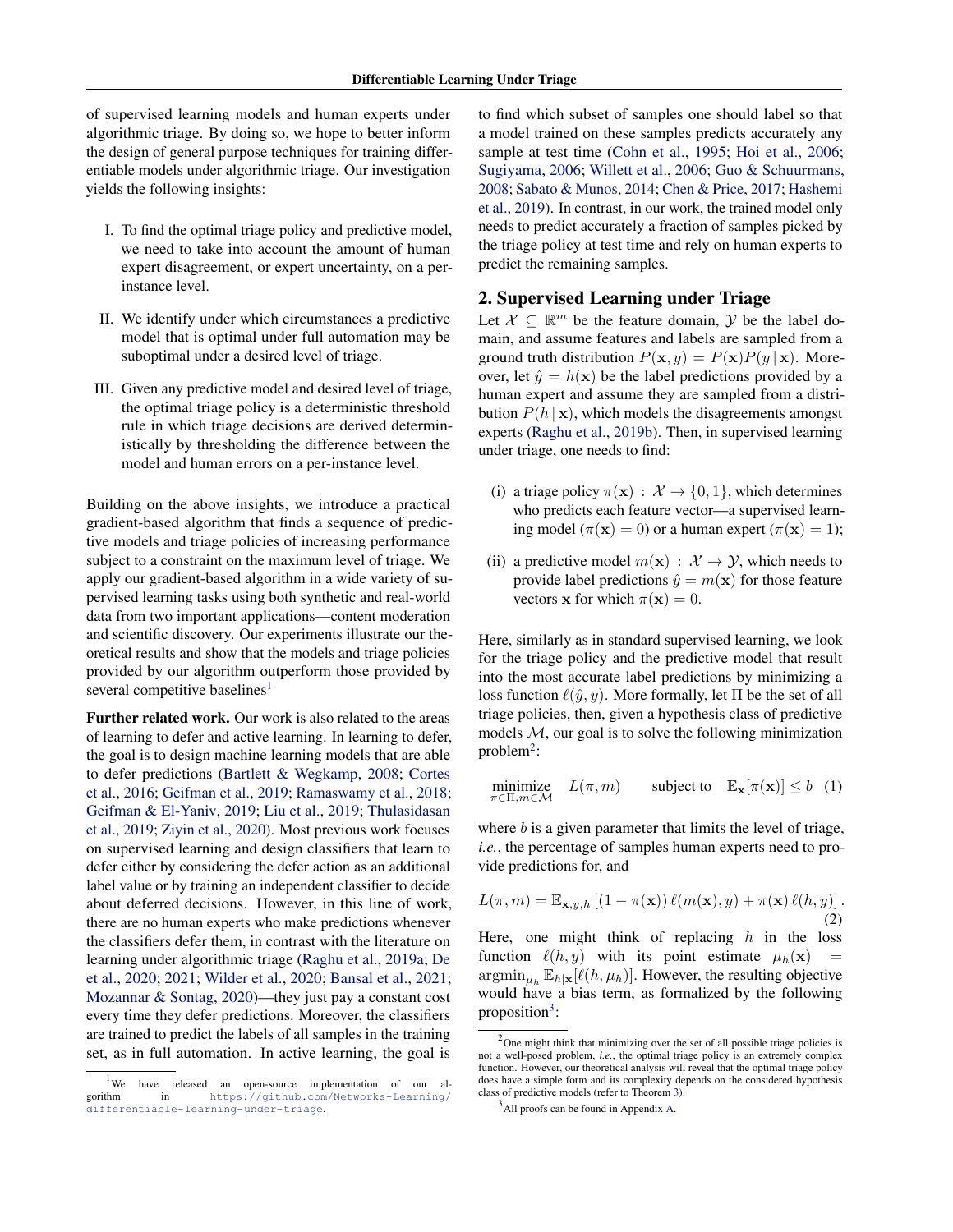<span id="page-2-0"></span>**Proposition 1** Let  $\ell(\hat{y}, y)$  be a convex function with respect *to*  $\hat{y}$  *and assume there exist*  $\mathbf{x} \in \mathcal{X}$  *for which the distribution of human predictions*  $P(h | \mathbf{x})$  *is not a point mass. Then, the function*

$$
\overline{L}(\pi, m) = \mathbb{E}_{\mathbf{x}, y} [(1 - \pi(\mathbf{x})) \ell(m(\mathbf{x}), y) + \pi(\mathbf{x}) \ell(\mu_h(\mathbf{x}), y)]
$$

*is a biased estimate of the true average loss defined in Eq. [2.](#page-1-0)*

The above result implies that, to find the optimal triage policy and predictive model, we need to take into account the amount of expert disagreement, or expert uncertainty, on each feature vector x rather than just an average expert prediction.

# 3. On the Interplay Between Prediction Accuracy and Triage

Let  $m_0^*$  be the optimal predictive model under full automation, *i.e.*,  $m_0^* = \operatorname{argmin}_{m \in \mathcal{M}} L(\pi_0, m)$ , where  $\pi_0(\mathbf{x}) = 0$ for all  $x \in \mathcal{X}$ . Then, the following proposition tells us that, if the predictions made by  $m_0^*$  are less accurate than those by human experts on some instances, the model will always benefit from algorithmic triage:

**Proposition 2** If there is a subset  $V \subset \mathcal{X}$  of positive mea*sure under* P *such that*

$$
\int_{\mathbf{x}\in \mathcal{V}} \mathbb{E}_{y|\mathbf{x}} \left[ \ell(m_0^*(\mathbf{x}), y) \right] dP > \int_{\mathbf{x}\in \mathcal{V}} \mathbb{E}_{y, h|\mathbf{x}} \left[ \ell(h, y) \right] dP,
$$

*then there exists a nontrivial triage policy*  $\pi \neq \pi_0$  *such that*  $L(\pi, m_0^*) < L(\pi_0, m_0^*).$ 

Moreover, if we rewrite the average loss as

$$
L(\pi, m) = \mathbb{E}_{\mathbf{x}} \left[ (1 - \pi(\mathbf{x})) \mathbb{E}_{y | \mathbf{x}} [\ell(m(\mathbf{x}), y)] + \pi(\mathbf{x}) \mathbb{E}_{y, h | \mathbf{x}} [\ell(h, y)] \right],
$$

it become apparent that, for any model  $m \in \mathcal{M}$ , the optimal triage policy  $\pi_m^* = \operatorname{argmin}_{\pi \in \Pi} L(\pi, m)$  is a deterministic threshold rule in which triage decisions are derived by thresholding the difference between the model and human loss on a per-instance level. Formally, we have the following Theorem:

**Theorem 3** Let  $m \in M$  be any fixed predictive model. *Then, the optimal triage policy that minimize the loss*  $L(\pi, m)$  *subject to a constraint*  $\mathbb{E}_{\mathbf{x}}[\pi(\mathbf{x})] \leq b$  *on the maximum level of triage is given by:*

$$
\pi_{m,b}^*(\mathbf{x}) = \begin{cases}\n1 & \text{if } \mathbb{E}_{y|\mathbf{x}} \left[ \ell(m(\mathbf{x}), y) - \mathbb{E}_{h|\mathbf{x}} \left[ \ell(h, y) \right] \right] \\
0 & \text{otherwise,} \\
0 & \text{otherwise,} \n\end{cases}
$$
\n(3)

*where*

$$
t_{P,b,m} = \underset{\tau \ge 0}{\operatorname{argmin}} \mathbb{E}_{\mathbf{x}} \left[ \tau \, b + \max \left( \mathbb{E}_{y|\mathbf{x}} \left[ \ell(m(\mathbf{x}), y) - \mathbb{E}_{h|\mathbf{x}} \left[ \ell(h, y) \right] \right] - \tau, 0 \right) \right]. \tag{4}
$$

Then, if we plug in Eq. 3 into Eq. [1,](#page-1-0) we can rewrite our minimization problem as:

$$
\underset{m \in \mathcal{M}}{\text{minimize}} \quad L(\pi^*_{m,b}, m) \tag{5}
$$

where

$$
L(\pi_{m,b}^*, m) = \mathbb{E}_{\mathbf{x}} \left[ \mathbb{E}_{y|\mathbf{x}} [\ell(m(\mathbf{x}), y)] - \text{THRES}_{t_{P,b,m}} \left( \mathbb{E}_{y|\mathbf{x}} [\ell(m(\mathbf{x}), y) - \mathbb{E}_{h|\mathbf{x}} [\ell(h, y)] \right], 0 \right) \right]
$$
\n(6)

with 
$$
\text{THRES}_t(x, \text{val}) = \begin{cases} x & \text{if } x > t \\ \text{val} & \text{otherwise.} \end{cases}
$$

Here, note that, in the unconstrained case,  $t_{P,b,m} = 0$  and THRES<sub>0</sub> $(x, 0) = \max(x, 0)$ . Next, building on the above expression, we can identify the circumstances under which the optimal predictive model under full automation  $m_{\theta_0^*}$ within a hypothesis class of parameterized predictive models  $M(\Theta)$  is suboptimal under algorithmic triage. Formally, our main result is the following Proposition:

**Proposition 4** Let  $m_{\theta_0^*}$  be the optimal predictive model *under full automation within a hypothesis class of parame*terized models  $\mathcal{M}(\Theta)$ ,  $\pi^*_{m_{\mathcal{O}_0^*},b}$  the optimal triage policy for m<sup>θ</sup> ∗ 0 *defined in Eq. 3 for a given maximum level of triage* b*,*  $an\check{d} \; \mathcal{V} = \{ \mathbf{x} \, | \, \pi^*_{m_{\theta^*_0,b}}(\mathbf{x}) = 1 \}.$  If

$$
\int_{\mathbf{x}\in\mathcal{V}} \mathbb{E}_{y|\mathbf{x}} \left[ \nabla_{\theta} \ell(m_{\theta}(\mathbf{x}), y)|_{\theta=\theta_0^*} \right] dP \neq \mathbf{0}.\tag{7}
$$

*then it holds that*  $_{m_{\theta_0^*},b}^*$ ,  $m_{\theta_0^*}$  $>$  $\min_{\theta \in \Theta} L(\pi^*_{m_\theta,b}, m_\theta)$ .

Finally, we can also identify the circumstances under which any predictive model  $m_{\theta}$ , within a hypothesis class of parameterized predictive models  $\mathcal{M}(\Theta)$  is suboptimal under algorithmic triage:

**Proposition 5** Let  $m_{\theta}$ , be a predictive model within a hypothesis class of parameterized models  $\mathcal{M}(\Theta)$ ,  $\pi^*_{m_{\theta'},b}$  the *optimal triage policy for m<sub>θ'</sub> defined in Eq. 3 for a given maximum level of triage b, and*  $\mathcal{V} = {\mathbf{x} | \pi^*_{m_{\theta'},b}(\mathbf{x}) = 0}$ *. If* 

$$
\int_{\mathbf{x}\in\mathcal{V}}\mathbb{E}_{y|\mathbf{x}}\left[\nabla_{\theta}\ell(m_{\theta}(\mathbf{x}),y)|_{\theta=\theta'}\right]dP\neq\mathbf{0}.\qquad(8)
$$

*then it holds that*  $L(\pi^*_{m_{\theta'},b}, m_{\theta'}) > \min_{\theta \in \Theta} L(\pi^*_{m_{\theta},b}, m_{\theta})$ .

The above results will lay the foundations for our practical gradient-based algorithm for differentiable learning under triage in the next section.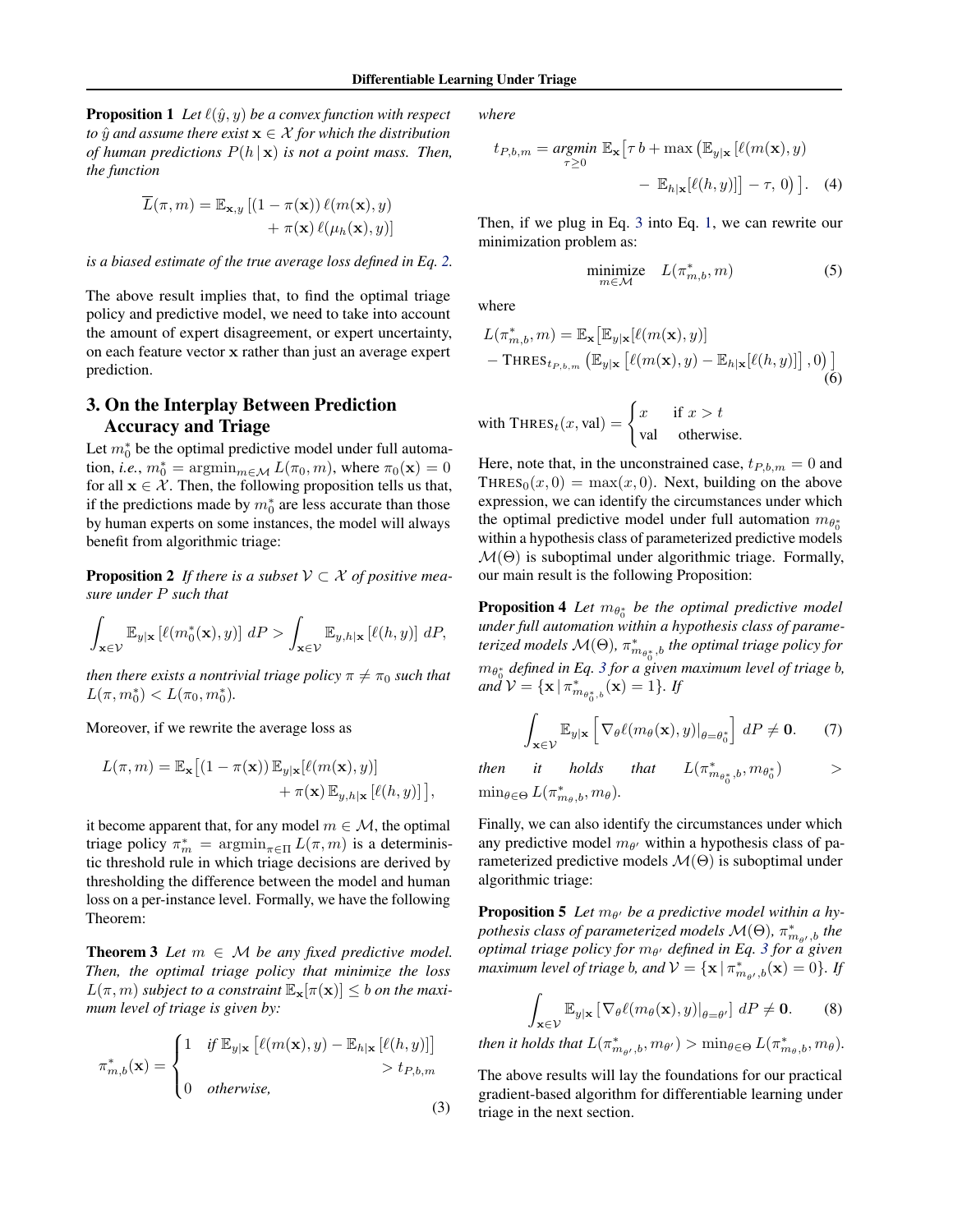# 4. How to Learn Under Triage

In this section, our goal is to find the policy  $m_{\theta^*}$  within a hypothesis class of parameterized predictive models  $\mathcal{M}(\Theta)$ that minimizes the loss  $L(\pi^*_{m_\theta,b}, m_\theta)$  defined in Eq. [5.](#page-2-0)

To this end, we now introduce a general purpose gradientbased algorithm that first approximates  $m_{\theta^*}$  given a desirable maximum level of triage  $b$  and then approximates the corresponding optimal triage policy  $\pi_{m_{\theta^*},b}^*$ <sup>4</sup>. To approximate  $m_{\theta^*}$ , the main obstacle we face is that the threshold value  $t_{P,b,m_\theta}$  in the average loss  $L(\pi^*_{m_\theta,b}, m_\theta)$  given by Eq. [6](#page-2-0) depends on the predictive model  $m_\theta$  which we are trying to learn. To overcome this challenge, we proceed sequentially, starting from the triage policy  $\pi_0$ , with  $\pi_0(\mathbf{x}) = 0$  for all  $x \in \mathcal{X}$ , and build a sequence of triage policies and predictive models  $\{(\pi^*_{m_{\theta_t},b}, m_{\theta_t})\}_{t=0}^T$ . More specifically, in each step t, we find the parameters of the predictive model  $m_{\theta_t}$ via stochastic gradient descent (SGD) [\(Robbins & Monro,](#page-8-0) [1951\)](#page-8-0), *i.e.*,

$$
\theta_{t}^{(j)} = \theta_{t}^{(j-1)} - \alpha^{(j-1)} \nabla_{\theta} L(\pi_{m_{\theta_{t-1}},b}^{*}, m_{\theta}) \Big|_{\theta = \theta_{t}^{(j-1)}}
$$
\n
$$
= \theta_{t}^{(j-1)} - \alpha^{(j-1)} \nabla_{\theta} \mathbb{E}_{\mathbf{x}} [\pi_{m_{\theta_{t-1}},b}^{*}(\mathbf{x}) \mathbb{E}_{y,h|\mathbf{x}} [\ell(h,y)]
$$
\n
$$
+ (1 - \pi_{m_{\theta_{t-1}},b}^{*}(\mathbf{x})) \mathbb{E}_{y|\mathbf{x}} [\ell(m_{\theta}(\mathbf{x}), y)]] \Big|_{\theta = \theta_{t}^{(j-1)}}
$$
\n
$$
= \theta_{t}^{(j-1)} - \alpha^{(j-1)} \mathbb{E}_{\mathbf{x}} [(1 - \pi_{m_{\theta_{t-1}},b}^{*}(\mathbf{x}))
$$
\n
$$
\times \mathbb{E}_{y|\mathbf{x}} [\nabla_{\theta} \ell(m_{\theta}(\mathbf{x}), y)]_{\theta = \theta_{t}^{(j-1)}}], \qquad (9)
$$

where  $\alpha^{(j)}$  is the learning rate at iteration j. Moreover, the following proposition shows that, under mild conditions, the performance of the triage policies and predictive models improves in each step:

**Proposition 6** Assume that  $\nabla^2_{\theta} \ell(m_{\theta}(\mathbf{x}), y) \preccurlyeq \Lambda \mathbb{I}$  for all  $\mathbf{x} \in \mathcal{X}$  and  $y \in \mathcal{Y}$  and  $\alpha^{(j)} < 1/\Lambda$  for all  $j > 0$  for some *constant*  $\Lambda > 0$ *. If, in each step t, we find the parameters of the predictive model*  $m_{\theta_t}$  *using Eq.* 9, with  $\theta^{(0)} = \theta_{t-1}$ , then, it holds that  $L(\pi^*_{m_{\theta_{t-1}},b}, m_{\theta_{t-1}}) < L(\pi^*_{m_{\theta_t},b}, m_{\theta_t}).$ 

In practice, given a set of samples  $\mathcal{D} = \{(\mathbf{x}_i, y_i, h_i)\}\)$ , we can use the following finite sample Monte-Carlo estimator for the gradient  $\nabla_{\theta} L(\pi^*_{m_{\theta_{t-1}},b}, m_{\theta})$ :

$$
\nabla_{\theta} L(\pi_{m_{\theta_{t-1}},b}^{*}, m_{\theta}) = \nabla_{\theta} \left[ \frac{1}{|\mathcal{D}|} \sum_{i=1}^{|\mathcal{D}|} \ell(m_{\theta}(\mathbf{x}_{i}), y_{i}) - \text{THRES}_{t_{P,b,m_{\theta_{t-1}}}} (\ell(m_{\theta}(\mathbf{x}_{i}), y_{i}) - \ell(h_{i}, y_{i}), 0) \right]
$$

$$
= \frac{1}{|\mathcal{D}|} \sum_{i=1}^{\max(\lceil (1-b) |\mathcal{D}| \rceil, p)} \nabla_{\theta} \ell(m_{\theta}(\mathbf{x}_{[i]}), y_{[i]})
$$

where  $\cdot_{[i]}$  denotes the *i*-th sample in increasing value of the difference between the model and the human  $loss<sup>5</sup>$  $\ell(m_{\theta_{t-1}}(\mathbf{x}_{[i]}), y_{[i]}) - \ell(h_{[i]}, y_{[i]})$  and p is the number of samples with  $\ell(m_{\theta_{t-1}}(\mathbf{x}_{[i]}), y_{[i]}) - \ell(h_{[i]}, y_{[i]}) < 0.$ 

In the above, we do not have to explicitly compute the threshold  $t_{P,b,m_{\theta_{t-1}}}$  nor the triage policy  $\pi^*_{m_{\theta_{t-1}},b}(\mathbf{x}_i)$  for every sample  $x_i$  in the set  $D$ , we just need to pick the  $\max(\left[ (1 - b) |D| \right], p)$  samples with the lowest value of the model loss minus the human loss  $\ell(m_{\theta_{t-1}}(\mathbf{x}_{[i]}), y_{[i]})$  –  $\ell(h_{[i]}, y_{[i]})$  using the predictive model  $m_{\theta_{t-1}}$  fitted in step  $t-1$ . To understand why, note that, as long as  $t_{P,b,m_{\theta_{t-1}}}$  > 0, by definition,  $t_{P,b,m_{\theta_{t-1}}}$  needs to satisfy that

$$
\frac{d}{d\tau} \left[ \sum_{i \in \mathcal{D}} [\tau b + \max(\ell(m_{\theta_{t-1}}(\mathbf{x}_i), y_i)] - \ell(h_i, y_i) - \tau, 0)] \right] \Big|_{\tau = t_{P,b,m_{\theta_{t-1}}}} = 0
$$

and this can only happens if  $\ell(m_{\theta_{t-1}}(\mathbf{x}_i), y_i) - \ell(h_i, y_i)$  –  $t_{P,b,m_{\theta_{t-1}}} > 0$  for  $\lfloor b \, |\mathcal{D}| \rfloor$  out of  $|\mathcal{D}|$  samples. Here, we are implicitly estimating the optimal triage policies using the observed training labels and human predictions—we are not approximating them using a parameterized model—and, due to Proposition 6, the implementation of the above procedure with Monte-Carlo estimates is guaranteed to converge to a local minimum of the empirical loss. Moreover, note that we can think of the procedure as a particular instance of disciplined parameterized programming [\(Amos & Kolter,](#page-8-0) [2017;](#page-8-0) [Agrawal et al.,](#page-8-0) [2019\)](#page-8-0), where the differentiable convex optimization layer is given by the minimization with respect to the triage policy.

While training each of the predictive models  $m_{\theta_t}$ , we can implicitly compute the optimal triage policy  $\pi^*_{\theta_t,b}$  as described above, however, at test time, we cannot do the same since we would need to observe the label and human prediction of each unseen sample x. To overcome this, after training the last machine model  $m_{\theta_T}$ , we also fit a model

<sup>&</sup>lt;sup>4</sup> At test time, given a predictive model  $m_\theta$  and an unseen sample **x**, we cannot directly evaluate (or, more precisely, estimate using Monte-Carlo) the value of the optimal triage policy  $\pi^*_{m_{\theta^*},b}(\mathbf{x})$ , given by Eq. [3,](#page-2-0) since it depends on  $\mathbb{E}_{y \mid \mathbf{x}}[\cdot]$  and  $\mathbb{E}_{h}$   $\vert \mathbf{x}[\cdot]$ .

<sup>&</sup>lt;sup>5</sup> Note that, if the set of samples contains several predictions  $h_{[i]}$  by different human experts for each sample  $\mathbf{x}_{[i]}$ , we would use all of them to estimate the (average) human loss.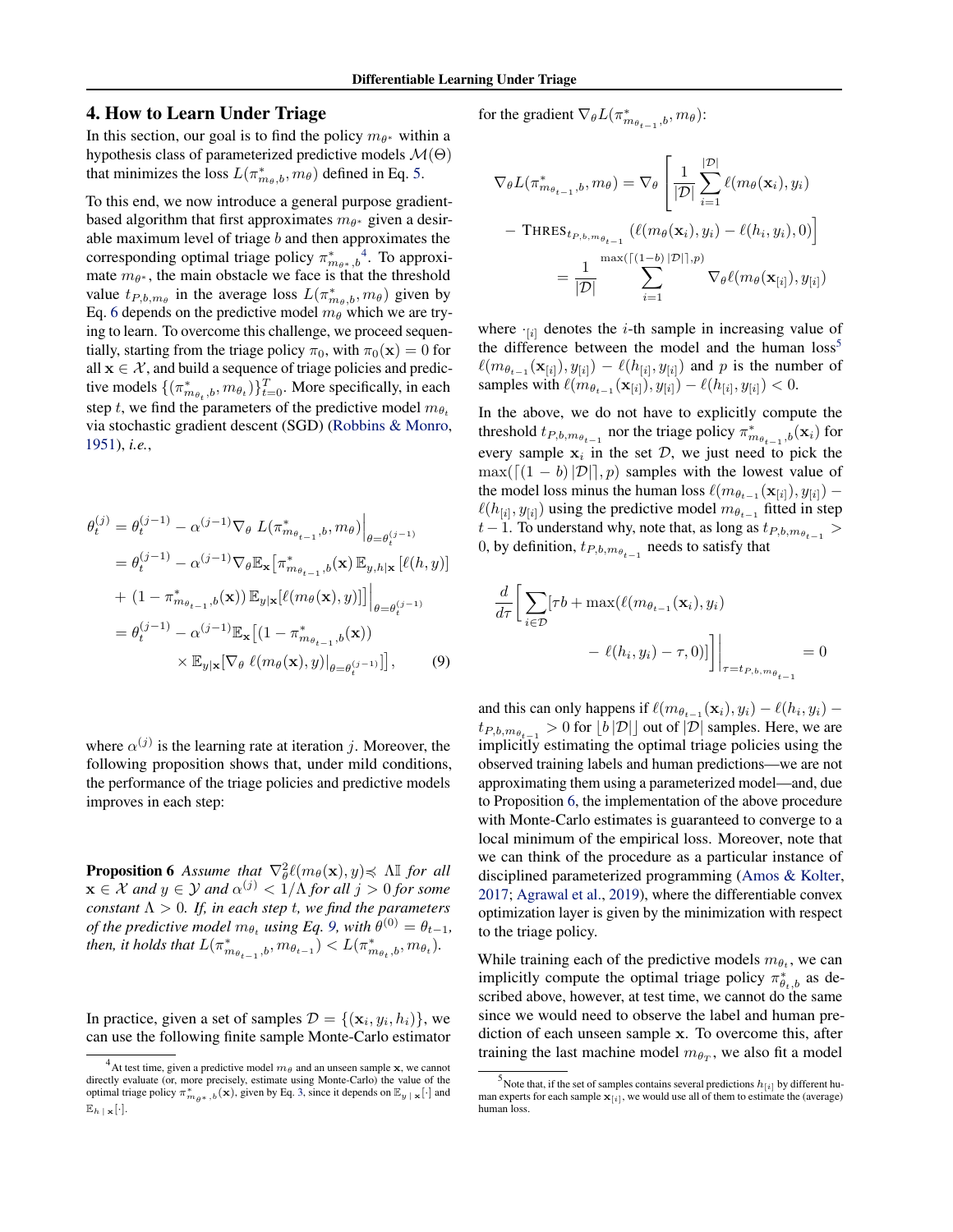<span id="page-4-0"></span> $\hat{\pi}_{\gamma}(\mathbf{x})$  to approximate  $\pi^*_{m_{\theta_T},b}(\mathbf{x})$  using SGD, *i.e.*,

$$
\gamma^{(j)} = \gamma^{(j-1)} - \alpha^{(j-1)} \nabla_{\gamma} \left[ \sum_{i=1}^{|\mathcal{D}|} \ell'(\hat{\pi}_{\gamma}(\mathbf{x}_i), \pi^*_{m_{\theta_T},b}(\mathbf{x}_i)) \right] \Big|_{\gamma = \gamma^{(j-1)}},
$$

where  $\alpha^{(j)}$  is the learning rate at iteration j and the choice of loss  $\ell'(\cdot)$  depends on the model class chosen for  $\hat{\pi}_{\gamma}$ . In our experiments, we have found that, using the above procedure, we can approximate well the optimal triage policy  $\pi_{m_{\theta_T},b}$ . However, we would like to note that this problem can also be viewed as finding an estimator for the  $\alpha$ -superlevel set  $C^{\alpha}(f) = {\mathbf{x} \in \mathcal{X} : f(\mathbf{x}) \geq \alpha}$  of the function  $f(\mathbf{x}) =$  $\mathbb{E}_{y\,|\,\mathbf{x}}[\ell(m_{\theta_T}(\mathbf{x}), y)-\mathbb{E}_{h\,|\,\mathbf{x}}[\ell(h(\mathbf{x}), y)]]$  with  $\alpha = t_{P,b,m_{\theta_T}}$ from a set of noisy observations. Under this view, it might be possible to derive estimators with error performance bounds building upon recent work on level set estimation [\(Willett &](#page-9-0) [Nowak,](#page-9-0) [2007;](#page-9-0) [Singh,](#page-8-0) [2008\)](#page-8-0). This is left as future work.

Refer to Appendix B for a pseudocode implementation of the overall gradient-based algorithm, which returns  $\theta_T$  and  $\gamma$ , and a detailed scalability analysis, which suggests that our algorithm does not significantly increase the computational complexity of vanilla SGD.

# 5. Experiments on Synthetic Data

In this section, our goal is to shed light on the theoretical results from Section [3.](#page-2-0) To this end, we use our gradient-based algorithm in a simple regression task in which the optimal predictive model under full automation is suboptimal under algorithmic triage.<sup>6</sup>

**Experimental setup.** We generate  $|\mathcal{D}| = 72$  samples, where we first draw the features  $x \in \mathbb{R}$  uniformly at random, *i.e.*,  $x \sim U[-3, 3]$ , and then obtain the response variables y using two different sigmoid functions  $S_{\theta}(x) = \frac{1}{1 + \exp(-\theta x)}$ . More specifically, we set  $y = S_1(x)$  if  $x \in [-3, -1.5) \cup$ [0, 1.5) and  $y = S_5(x)$  if  $x \in [-1.5, 0) \cup [1.5, 3]$ . Moreover, we assume human experts provide noisy predictions of the response variables, *i.e.*,  $h(x) = y + \epsilon(x)$ , where  $\epsilon(x) \sim \mathcal{N}(0, \sigma_{\epsilon}^2(x))$  with

$$
\sigma_{\epsilon}^{2}(\mathbf{x}) = \begin{cases}\n8 \times 10^{-3} & \text{if } x \in [-3, -1.5) \\
1 \times 10^{-3} & \text{if } x \in [-1.5, 0) \\
4 \times 10^{-3} & \text{if } x \in [0, 1.5) \\
2 \times 10^{-3} & \text{if } x \in [1.5, 3]\n\end{cases}
$$
\n(10)

In the above, we are using heteroscedastic noise motivated by multiple lines of evidence that suggest that human experts performance on a per instance level spans a wide range [\(Raghu et al.,](#page-8-0) [2019a;b;](#page-8-0) [De et al.,](#page-8-0) [2020\)](#page-8-0). Then, we

consider the hypothesis class of predictive models  $\mathcal{M}(\Theta)$ parameterized by sigmoid functions, *i.e.*,  $m_{\theta}(x) = S_{\theta}(x)$ , and utilize the sum of squared errors on the predictions as loss function, *i.e.*,  $\ell(\hat{y}, y) = (\hat{y} - y)^2$ , to train the following models and triage policies:

- 1. Predictive model trained under full automation  $m_{\theta_0}$ without algorithmic triage, *i.e.*,  $\pi_{m_{\theta_0},b}(\mathbf{x}) = \pi_0(\mathbf{x}) =$ 0 for all  $\mathbf{x} \in \mathcal{X}$ .
- 2. Predictive model trained under full automation  $m_{\theta_0}$ with optimal algorithmic triage  $\pi^*_{m_{\theta_0},b}$ .
- 3. Predictive model trained under algorithmic triage  $m_{\theta}$ , with  $b = 1$ , with suboptimal algorithmic triage  $\pi^*_{m_{\theta_0},b}$ . Here, we use the triage policy that is optimal for the predictive model trained under full automation.
- 4. Predictive model trained under algorithmic triage  $m_{\theta}$ , with  $b = 1$ , with optimal algorithmic triage  $\pi^*_{m_\theta, b}$ .

In all the cases, we train the predictive models  $m_{\theta_0}$  and  $m_{\theta}$  using our method with  $b = 0$  and  $b = 1$ , respectively. Finally, we investigate the interplay between the accuracy of the above predictive models and the human experts and the structure of the triage policies at a per-instance level.

**Results.** Figure [1](#page-5-0) shows the training samples  $(x, y)$  along with the predictions made by the predictive models  $m_{\theta_0}$ and  $m_{\theta}$  and the values of the triage policies  $\pi_0(x)$ ,  $\pi^*_{m_{\theta_0},b}$ and  $\pi^*_{m_\theta,b}$ , as well as the losses achieved by the models and triage policies (1-4) on a per-instance level. The results provide several interesting insights.

Since the predictive model trained under full automation  $m_{\theta_0}$  seeks to generalized well across the entire feature space, the loss it achieves on a per-instance level is never too high, but neither too low, as shown in the left column of Panel (a). As a consequence, this model under no triage achieves the highest average loss among all alternatives,  $L(\pi_0, m_{\theta_0}) = 0.0053$ . This may not come as a surprise since the mapping between feature and response variables does not lie within the hypothesis class of predictive models used during training. However, since the predictions by human experts are more accurate than those provided by the above model in some regions of the feature space, we can deploy the model with the optimal triage policy  $\pi^*_{\theta_0,b}$  given by Theorem [3](#page-2-0) and lower the average loss to  $L(\pi^*_{\theta_0,b}, m_{\theta_0}) = 0.0020$ , as shown in the right column of Panel (a) and suggested by Proposition [2.](#page-2-0)

In contrast with the predictive model trained under full automation  $m_{\theta_0}$ , the predictive model trained under triage  $m_{\theta}$ learns to predict very accurately the instances that lie in the regions of the feature space colored in green and yellow but it gives up on the regions colored in red and blue, where its predictions incur a very high loss, as shown in Panel (b). However, these latter instances where the loss would have been the highest if the predictive model had

<sup>&</sup>lt;sup>6</sup>All algorithms were implemented in Python 3.7 and ran on a [V100 Nvidia](https://images.nvidia.com/content/technologies/volta/pdf/tesla-volta-v100-datasheet-letter-fnl-web.pdf) [Tesla GPU with 32GB of memory.](https://images.nvidia.com/content/technologies/volta/pdf/tesla-volta-v100-datasheet-letter-fnl-web.pdf)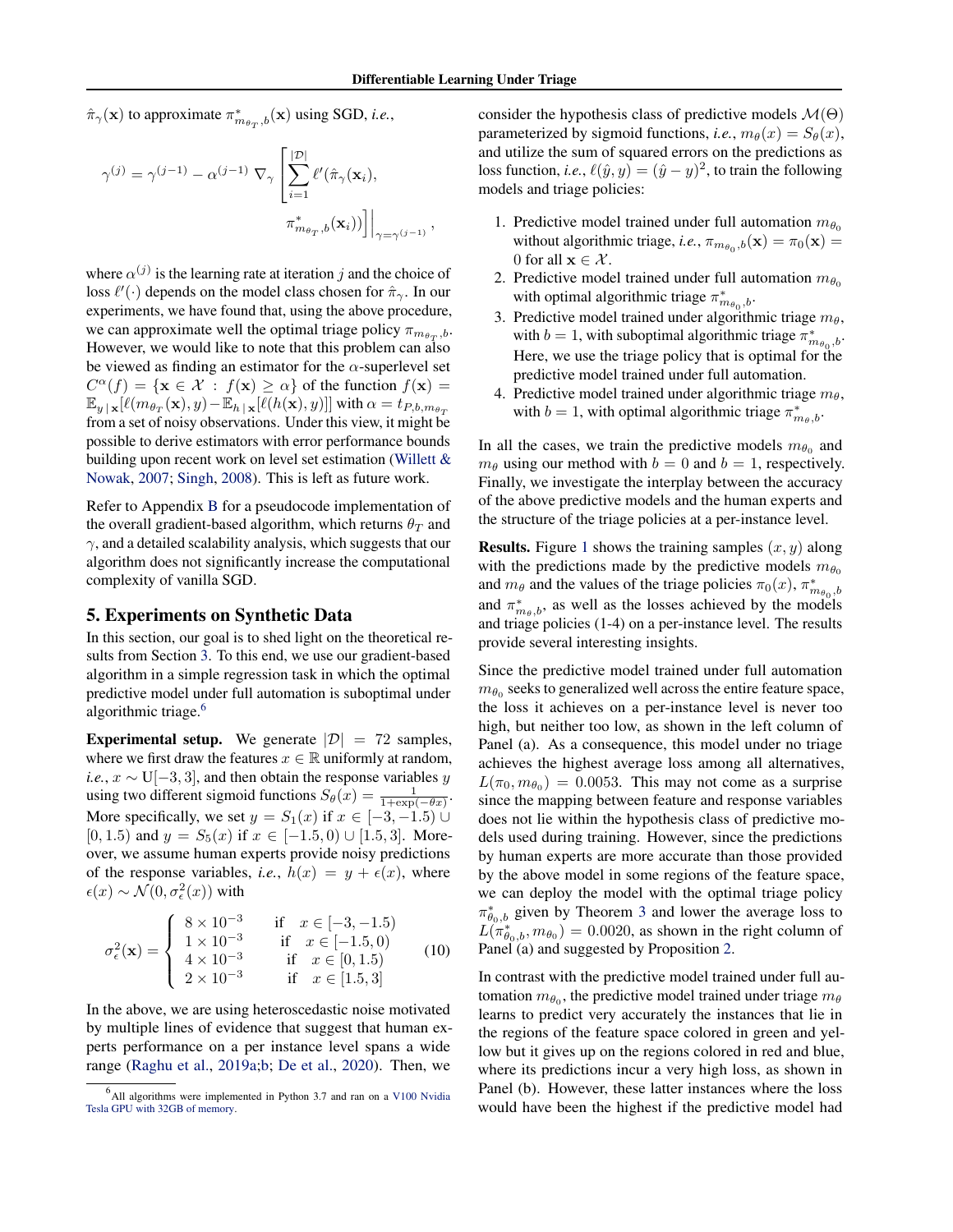<span id="page-5-0"></span>

Figure 1. Interplay between the per-instance accuracy of predictive models and experts under different triage policies. In both panels, the first row shows the training samples  $(x, y)$  along with the predictions made by the models  $m(x)$  and the triage policy values  $\pi(x)$ and the second row shows the predictive model loss  $\ell(m(x), y)$  against the human expert loss  $\ell(m(x), y)$  on a per-instance level. The triage policy  $\pi_{m_{\theta_0},b}^*$  is optimal for the predictive model  $m_{\theta_0}$  and the triage policy  $\pi_{m_{\theta},b}^*$  is optimal for the predictive model  $m_{\theta}$ . Each point corresponds to one instance and, for each instance, the color indicates the amount of noise in the predictions by experts, as given by Eq. [10,](#page-4-0) and the tone indicates the triage policy value. In all panels, we used  $\ell(\hat{y}, y) = (\hat{y} - y)^2$  and the class of predictive models parameterized by sigmoid functions, *i.e.*,  $m_\theta(x) = S_\theta(x)$ .

to predict their response variables  $y$  are those that the optimal triage policy  $\pi^*_{m_\theta,b}$  hand in to human experts to make predictions. As a result, this predictive model under the optimal triage policy does achieve the lowest average loss among all alternatives,  $L(\pi^*_{\theta,b}, m_\theta) = 0.0009$ , as suggested by Propositions [4](#page-2-0) and [5.](#page-2-0)

Finally, our results also show that deploying the predictive model  $m_\theta$  under a suboptimal triage policy may actually lead to a higher loss  $L(\pi^*_{\theta_0,b}, m_\theta) = 0.0031$  than the loss achieved by the predictive model trained under full automation  $m_{\theta_0}$  with its optimal triage policy  $\pi^*_{\theta_0,b}$ . This happens because the predictive model  $m_\theta$  is trained to work well *only* on the instances x such that  $\pi_{m_\theta,b}^*(x) = 0$  and not necessarily on those with  $\pi_{m_0,b}^*(x) = 0$ .

## 6. Experiments on Real Data

In this section, we use our gradient-based algorithm in two binary and multi-class classification tasks in content moderation and scientific discovery,. We first investigate the interplay between the accuracy of the predictive models and human experts and the structure of the optimal triage policies at different steps of the training process. Then, we compare the performance of our algorithm with several competitive baselines.

Experimental setup. We use two publicly available datasets [\(Davidson et al.;](#page-8-0) [Bamford et al.,](#page-8-0) [2009\)](#page-8-0), one from an application in content moderation and the other for scientific discovery<sup>7</sup>:

*— Hatespeech:* It consists of  $|\mathcal{D}| = 24,783$  tweets containing lexicons used in hate speech. Each tweet is labeled by three to five human experts from Crowdflower as "hate-speech", "offensive", or "neither".

*— Galaxy zoo:* It consists of  $|\mathcal{D}| = 10,000$  galaxy images<sup>8</sup>. Each image is labeled by  $30+$  human experts as "early type" or "spiral".

For each tweet in the Hatespeech dataset, we first generate a 100 dimensional feature vector using fasttext [\(Joulin et al.,](#page-8-0) [2016\)](#page-8-0) as x, similarly as in De et al. [\(De et al.,](#page-8-0) [2020\)](#page-8-0). For

 $<sup>7</sup>$  We chose these two particular applications because the corresponding datasets</sup> are among the only publicly available datasets that we found containing multiple human predictions per instance, necessary to estimate the human loss at an instance level, and a relatively large number of instances. The Hatespeech dataset is publicly available under MIT license and the Galaxy zoo dataset is publicly available under Creative Commons Attribution-Noncommercial-No Derivative Works 2.0 license. Since our algorithm is general, it may be useful in other applications in which predictive models trained under full automation performs worse than humans in some instances (see Proposition [2\)](#page-2-0).

 $8$ The original Galaxy zoo dataset consists of 61,577 images, however, we report results on a randomly chosen subset of 10,000 images due to scalability reasons. We found similar results in other random subsets.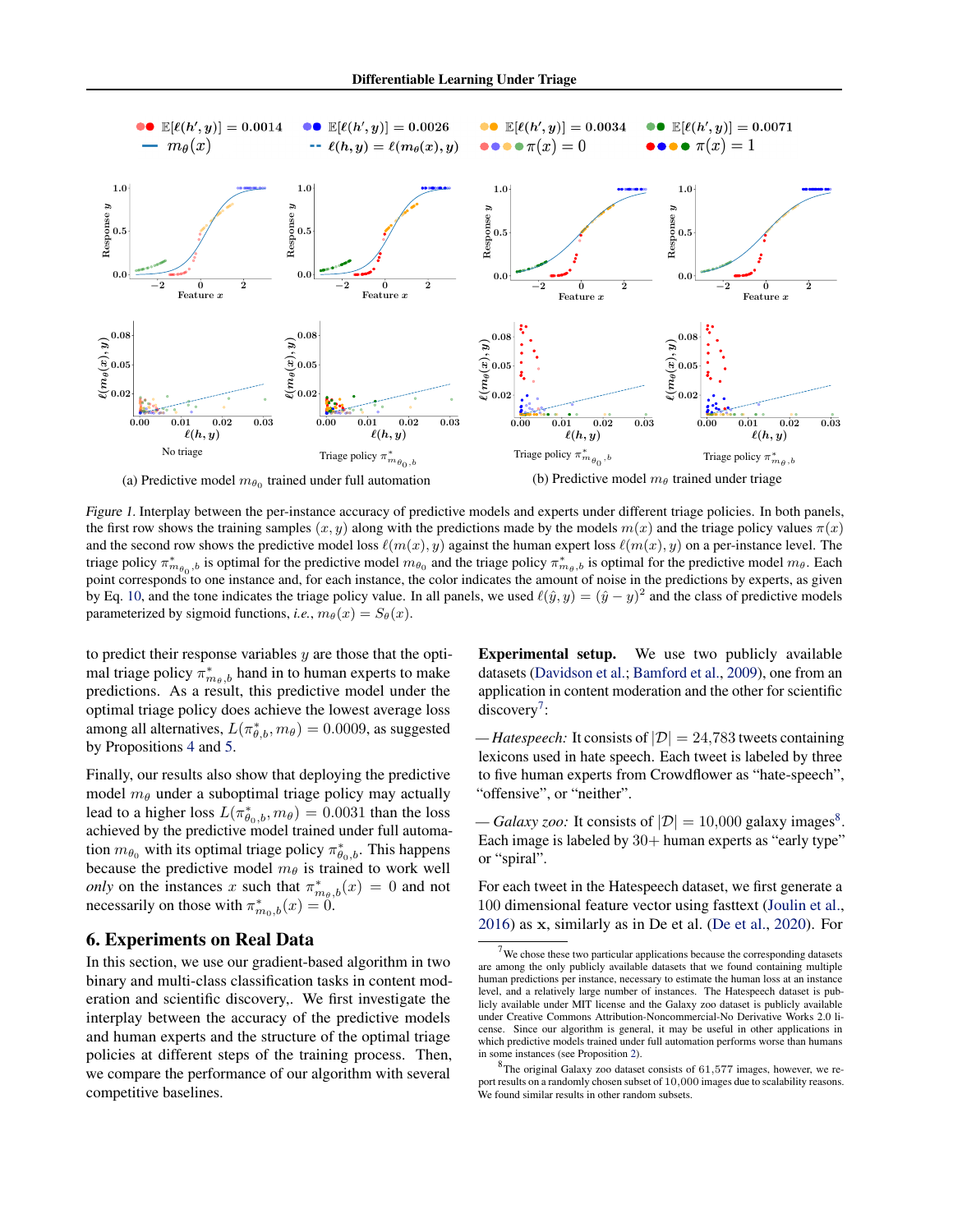

Figure 2. Average training losses achieved by the predictive models  $m_{\theta_t}$  and the triage policies  $\hat{\pi}_{\gamma^{(i)}}$  on the Hatespeech and Galaxy zoo datasets during training. In Panel (a), each predictive model  $m_{\theta_t}$  is the output of TRAINMODEL( $\cdot$ ) at step t and in Panel (b), each triage policy  $\hat{\pi}_{\gamma(i)}$  is the output of TRAINTRIAGE(·) at epoch i. Both functions are defined in Appendix B, where we provide the pseudocode of our algorithm. Error bars correspond to plus and minus one standard error.

each image in the Galaxy zoo dataset, we use its corresponding pixel map<sup>9</sup> as  $x$ . Given an instance with feature value  $x$ , we estimate  $P(h | \mathbf{x}) = \frac{n_{\mathbf{x}}(h)}{\sum_{h' \in \mathcal{Y}} n_{\mathbf{x}}(h')}$ , where  $n_{\mathbf{x}}(h)$  denotes the number of human experts who predicted label  $h$  and we set its true label to  $y = \argmax_{h \in \mathcal{Y}} P(h | \mathbf{x})$ . Moreover, at test time, for each instance that the triage policy assigns to humans, we sample  $h \sim P(h | \mathbf{x})$ .

In all our experiments, we consider the hypothesis class of probabilistic predictive models  $\mathcal{M}(\Theta)$  parameterized by softmax distributions, *i.e.*,

$$
m_{\theta}(\mathbf{x}) \sim p_{\theta; \mathbf{x}} = \text{Multinomial}\left( \left[ \exp\left(\phi_{y,\theta}(\mathbf{x})\right) \right]_{y \in \mathcal{Y}} \right),
$$

where, for the Hatespeech dataset,  $\phi_{\bullet,\theta}$  is the convolutional neural network (CNN) by Kim [\(Kim,](#page-8-0) [2014\)](#page-8-0) and, for the Galaxy zoo dataset, it is the deep residual network by He et al. [\(He et al.,](#page-8-0) [2015\)](#page-8-0). During training, we use a cross entropy loss on the observed labels, *i.e.*,  $\ell(\hat{y}, y) = -\log P(\hat{y} =$  $y | x$ ). Here, if an instance is assigned to the predictive model, we have that

$$
P(\hat{y} = y \mid \mathbf{x}) = \frac{\exp(\phi_{y,\theta}(\mathbf{x}))}{\sum_{y'} \exp(\phi_{y',\theta}(\mathbf{x}))},
$$

and, if an instance is assigned to a human expert, we have that  $P(\hat{y} = y | \mathbf{x}) = P(h = y | \mathbf{x})$ . For the function  $\hat{\pi}_{\gamma}(\mathbf{x})$ , we use the class of logistic functions, *i.e.*,  $\hat{\pi}_{\gamma}(\mathbf{x}) = \frac{1}{1 + \exp(-\phi_{\gamma}(\mathbf{x}))}$ , where  $\phi_{\gamma}$  is the same CNN and deep residual network as in the predictive model, respectively. Here, we also use the cross entropy loss, *i.e.*,  $\ell'(\hat{\pi}_{\gamma}(\mathbf{x}), \pi^*_{m_{\theta_T},b}(\mathbf{x})) = -\pi^*_{m_{\theta_T},b}(\mathbf{x}) \log \hat{\pi}_{\gamma}(\mathbf{x}) - (1 \pi^*_{m_{\theta_T},b}(\mathbf{x})) \log(1 - \hat{\pi}_{\gamma}(\mathbf{x}))$ . In each experiment, we used 60% samples for training, 20% for validation and 20% for testing. Refer to Appendix C for additional details on the experimental setup.

Results. First, we look at the average loss achieved by the predictive models  $m_{\theta_t}$  and triage policies  $\hat{\pi}_{\gamma^{(i)}}$  throughout

the execution of our method during training. Figure 2 summarizes the results, which reveal several insights. For small values of the triage level, the models  $m_{\theta_t}$  aim to generalize well across a large portion of the feature space. As a result, they incur a large training loss, as shown in Panel (a). In contrast, for  $b \ge 0.4$ , the models  $m_{\theta_t}$  are trained to generalize across a smaller region of the feature space, which leads to a considerably smaller training loss. However, for such a high triage level, the overall performance of our method is also contingent on how well  $\hat{\pi}_{\gamma}$  approximates the optimal triage policy. Fortunately, Panel (b) shows that, as epochs increase, the average training loss of  $\hat{\pi}_{\gamma}(j)$  decreases. Appendix D validates further the trained approximate triage policies  $\hat{\pi}_{\gamma}$ .

Next, we compare the predictive model and the human expert losses per training instance throughout the execution of the our method during training. Figure [3](#page-7-0) summarizes the results. At each step  $t$ , we find that the optimal triage policies  $\pi^*_{m_{\theta_t},b}$  hands in to human experts those instances (in orange) where the loss would have been the highest if the predictive model had to predict their response variables y. Moreover, at the beginning of the training process (*i.e.*, low step values t), since the predictive model  $m_{\theta_t}$  seeks to generalize across a large portion of the feature space, the model loss remains similar across the feature space. However, later into the training process (*i.e.*, high step values t), the predictive models  $m_{\theta_t}$  focuses on predicting more accurately the samples that the triage policy hands in to the model, achieving a lower loss on those samples, and gives up on the remaining samples, where it achieves a high loss.

Finally, we compare the performance of our method against four baselines in terms of test misclassification error  $P(\hat{y} \neq 0)$  $y$ ). Refer to Appendix C for more details on the baselines, which we refer to as confidence-based triage [\(Bansal et al.,](#page-8-0) [2021\)](#page-8-0), score-based triage [\(Raghu et al.,](#page-8-0) [2019a\)](#page-8-0), surrogatebased triage [\(Mozannar & Sontag,](#page-8-0) [2020\)](#page-8-0) and full automation triage<sup>10</sup>. Figure [4](#page-7-0) summarizes the results, which show

 $^{9}$ The pixel maps for each image are available at [https://www.kaggle.](https://www.kaggle.com/c/galaxy-zoo-the-galaxy-challenge) [com/c/galaxy-zoo-the-galaxy-challenge](https://www.kaggle.com/c/galaxy-zoo-the-galaxy-challenge)

<sup>10</sup>Among all the baselines we are aware of [\(Raghu et al.,](#page-8-0) [2019a;](#page-8-0) [De et al.,](#page-8-0) [2020;](#page-8-0)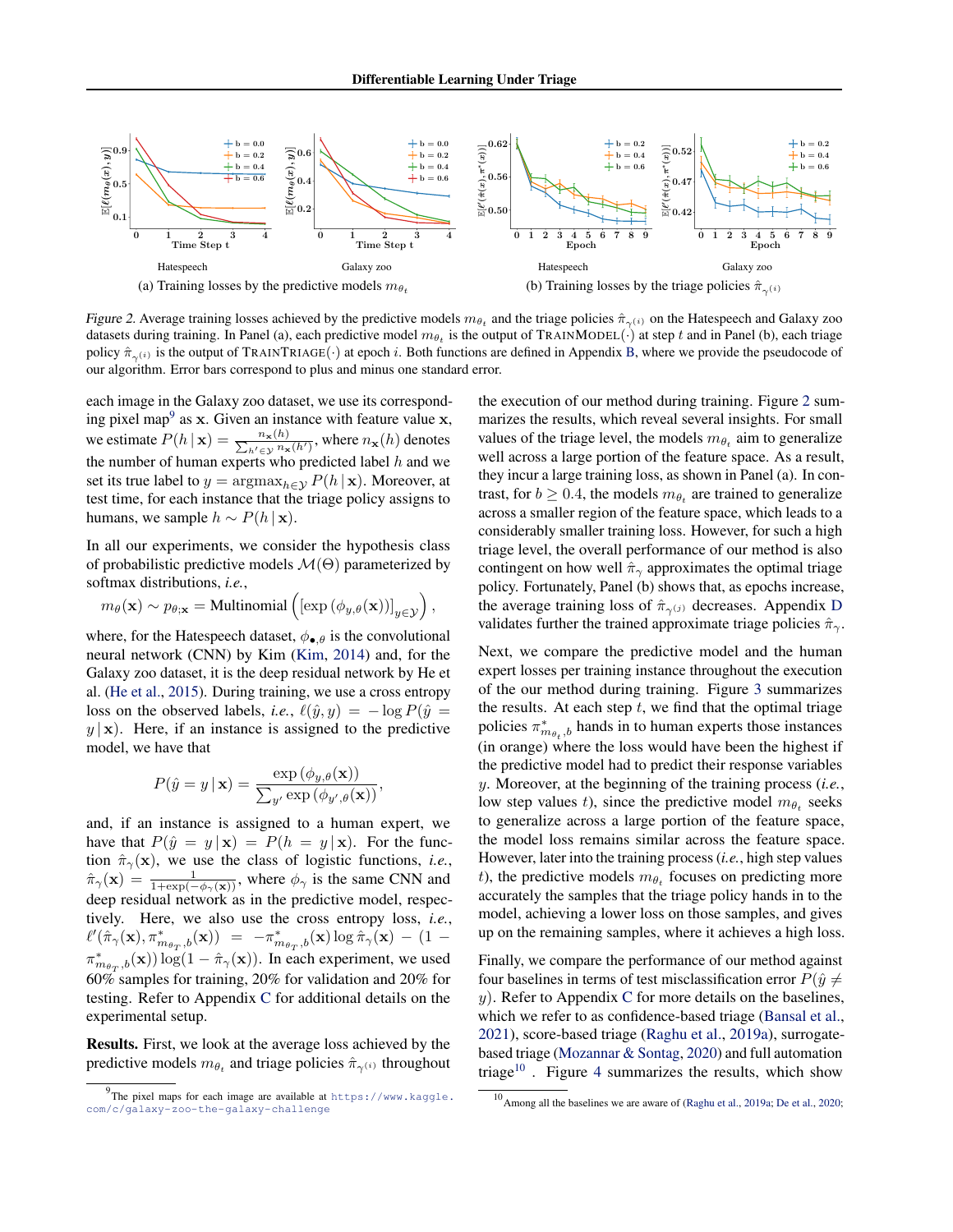<span id="page-7-0"></span>

Figure 3. Predictive model and expert losses at a per-instance level on a randomly selected subset of 500 samples of the Hatespeech (top row) and Galaxy zoo (bottom row) datasets throughout the execution of our method during training. The maximum level of triage is set to  $b = 0.4$  for Hatespeech and  $b = 1.0$  for Galaxy zoo dataset. Each point corresponds to an individual instance and, for each instance, the color pattern indicates the triage policy value.



Figure 4. Misclassification test error  $P(\hat{y} \neq y)$  against the triage level b on the Hatespeech and Galaxy zoo datasets for our algorithm, confidence-based triage [\(Bansal et al.,](#page-8-0) [2021\)](#page-8-0), score-based triage [\(Raghu et al.,](#page-8-0) [2019a\)](#page-8-0), surrogate-based triage [\(Mozannar &](#page-8-0) [Sontag,](#page-8-0) [2020\)](#page-8-0) and full automation triage. Appendix C contains more details on the baselines.

that the predictive models and triage policies found by our algorithm outperform the baselines across the majority of maximum triage levels b.

# 7. Conclusions

In this paper, we have contributed towards a better understanding of supervised learning under algorithmic triage. We have first identified under which circumstances predictive models may benefit from algorithmic triage, including those trained for full automation. Then, given a predictive model and desired level of triage, we have shown that the optimal triage policy is a deterministic threshold rule in which triage decisions are derived deterministically from the model and human per-instance errors. Finally, we have introduced a practical algorithm to train supervised learning models under triage and have shown that it outperforms several competitive baselines.

Our work also opens many interesting venues for future work. For example, we have assumed that each instance is predicted by either a predictive model or a human expert. However, there may be many situations in which human experts predict all instances but their predictions are informed by a predictive model [\(Lubars & Tan,](#page-8-0) [2020\)](#page-8-0). We have shown that our algorithm is guaranteed to converge to a local minimum of the empirical risk, however, it would be interesting to analyze the convergence rate and the generalization error. Finally, it would be valuable to assess the performance of supervised learning models under algorithmic triage using interventional experiments on a real-world application.

[<sup>2021;</sup>](#page-8-0) [Wilder et al.,](#page-9-0) [2020;](#page-9-0) [Bansal et al.,](#page-8-0) [2021;](#page-8-0) [Mozannar & Sontag,](#page-8-0) [2020\)](#page-8-0), we did not compare with De et al. [\(De et al.,](#page-8-0) [2020;](#page-8-0) [2021\)](#page-8-0) because they only allow linear models and SVMs and we did not compare with Wilder et al. [\(Wilder et al.,](#page-9-0) [2020\)](#page-9-0) because they did not provide enough details to implement their method.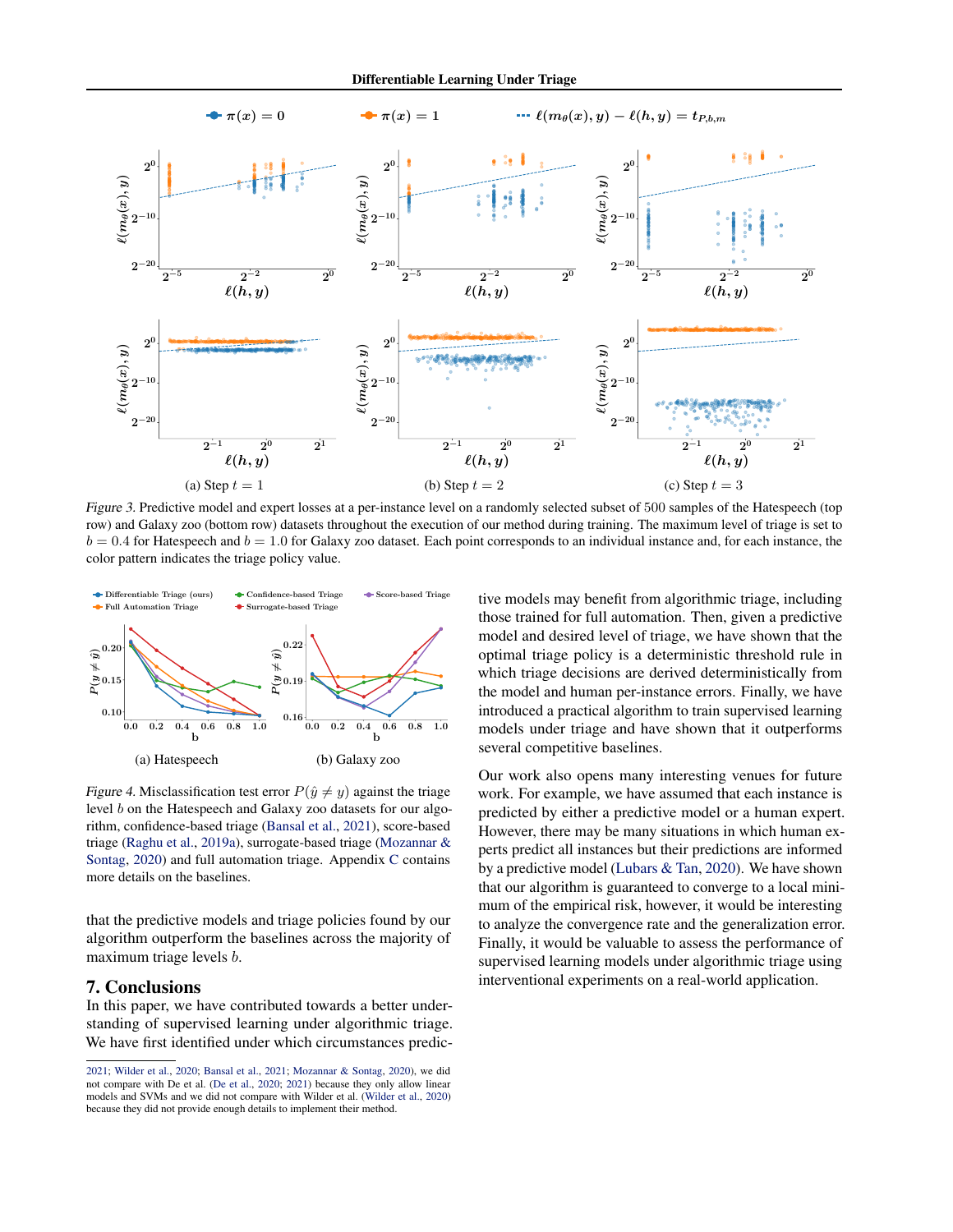#### <span id="page-8-0"></span>**REFERENCES**

- Agrawal, A., Amos, B., Barratt, S., Boyd, S., Diamond, S., and Kolter, Z. Differentiable convex optimization layers. In *NeurIPS*, 2019.
- Amos, B. and Kolter, J. Z. Optnet: Differentiable optimization as a layer in neural networks. In *ICML*, 2017.
- Bamford, S. P., Nichol, R. C., Baldry, I. K., Land, K., Lintott, C. J., Schawinski, K., Slosar, A., Szalay, A. S., Thomas, D., Torki, M., et al. Galaxy zoo: the dependence of morphology and colour on environment. *Monthly Notices of the Royal Astronomical Society*, 393(4):1324–1352, 2009.
- Bansal, G., Nushi, B., Kamar, E., Horvitz, E., and Weld, D. S. Optimizing AI for Teamwork. In *AAAI*, 2021.
- Bartlett, P. and Wegkamp, M. Classification with a reject option using a hinge loss. *JMLR*, 9(Aug):1823–1840, 2008.
- Boyd, S., Boyd, S. P., and Vandenberghe, L. *Convex optimization*. Cambridge university press, 2004.
- Chen, X. and Price, E. Active regression via linear-sample sparsification. In *COLT*, 2017.
- Cheng, J., Danescu-Niculescu-Mizil, C., and Leskovec, J. Antisocial behavior in online discussion communities. In *ICWSM*, 2015.
- Cohn, D., Ghahramani, Z., and Jordan, M. Active learning with statistical models. In *NeurIPS*, 1995.
- Cortes, C., DeSalvo, G., and Mohri, M. Learning with rejection. In *ALT*, 2016.
- Davidson, T., Warmsley, D., Macy, M., and Weber, I. Automated hate speech detection and the problem of offensive language. ICWSM, pp. 512–515.
- De, A., Koley, P., Ganguly, N., and Gomez-Rodriguez, M. Regression under human assistance. In *AAAI*, 2020.
- De, A., Okati, N., Zarezadeh, A., and Gomez-Rodriguez, M. Classification under human assistance. In *AAAI*, 2021.
- Geifman, Y. and El-Yaniv, R. Selectivenet: A deep neural network with an integrated reject option. In *ICML*, 2019.
- Geifman, Y., Uziel, G., and El-Yaniv, R. Bias-reduced uncertainty estimation for deep neural classifiers. 2019.
- Guo, Y. and Schuurmans, D. Discriminative batch mode active learning. In *NeurIPS*, 2008.
- Hashemi, A., Ghasemi, M., Vikalo, H., and Topcu, U. Submodular observation selection and information gathering for quadratic models. In *ICML*, 2019.
- He, K., Zhang, X., Ren, S., and Sun, J. Deep residual learning for image recognition, 2015.
- Hoi, S., Jin, R., Zhu, J., and Lyu, M. R. Batch mode active learning and its application to medical image classification. In *ICML*, 2006.
- Joulin, A., Grave, E., Bojanowski, P., Douze, M., Jégou, H., and Mikolov, T. Fasttext. zip: Compressing text classification models. *arXiv preprint arXiv:1612.03651*, 2016.
- Kim, Y. Convolutional neural networks for sentence classification, 2014.
- Kingma, D. P. and Ba, J. Adam: A method for stochastic optimization, 2017.
- Liu, Z., Wang, Z., Liang, P. P., Salakhutdinov, R. R., Morency, L.-P., and Ueda, M. Deep gamblers: Learning to abstain with portfolio theory. In *NeurIPS*, 2019.
- Lubars, B. and Tan, C. Ask not what ai can do, but what ai should do: Towards a framework of task delegability. 2020.
- Mozannar, H. and Sontag, D. Consistent estimators for learning to defer to an expert. In *ICML*, 2020.
- Pradel, M. and Sen, K. Deepbugs: A learning approach to name-based bug detection. In *OOPSLA*, 2018.
- Raghu, M., Blumer, K., Corrado, G., Kleinberg, J., Obermeyer, Z., and Mullainathan, S. The algorithmic automation problem: Prediction, triage, and human effort. *arXiv preprint arXiv:1903.12220*, 2019a.
- Raghu, M., Blumer, K., Sayres, R., Obermeyer, Z., Kleinberg, B., Mullainathan, S., and Kleinberg, J. Direct uncertainty prediction for medical second opinions. In *ICML*, 2019b.
- Ramaswamy, H., Tewari, A., and Agarwal, S. Consistent algorithms for multiclass classification with an abstain option. *Electronic J. of Statistics*, 12(1):530–554, 2018.
- Robbins, H. and Monro, S. A stochastic approximation method. *The annals of mathematical statistics*, pp. 400– 407, 1951.
- Sabato, S. and Munos, R. Active regression by stratification. In *NeurIPS*, 2014.
- Singh, A. *Nonparametric Set Estimation Problems in Statistical Inference and Learning*. PhD thesis, University of Wisconsin–Madison, 2008.
- Sugiyama, M. Active learning in approximately linear regression based on conditional expectation of generalization error. *JMLR*, 7(Jan):141–166, 2006.